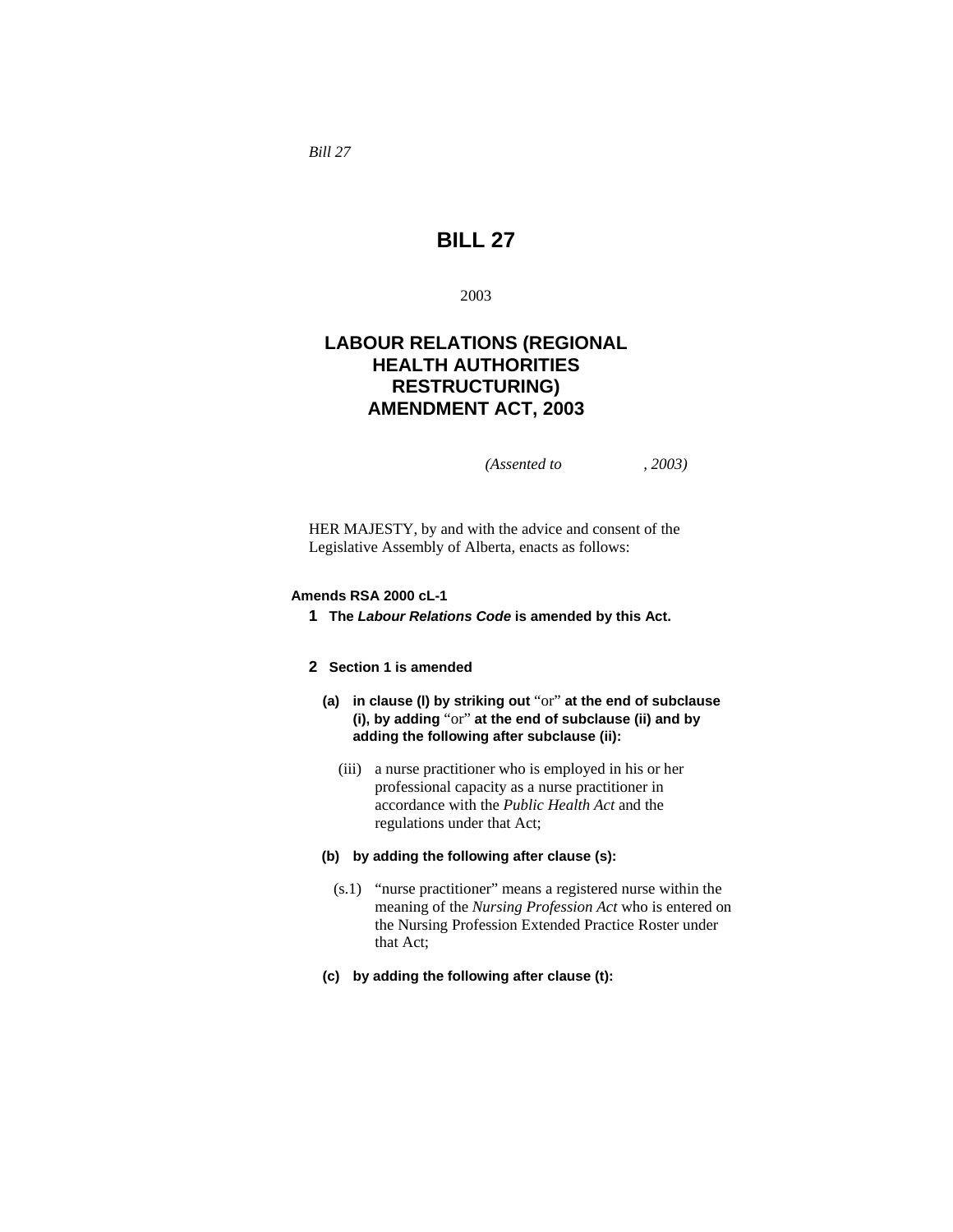(t.1) "regional health authority" means a regional health authority under the *Regional Health Authorities Act*;

**3 Section 48(1)(e) is amended by striking out** "under the *Regional Health Authorities Act*".

### **4 Section 96(1) is amended by adding the following after clause (b):**

- (c) employers that are regional health authorities and all of their employees to whom clause (b) does not apply.
- **5 The following is added after section 162:**

# **Part 2.1 Special Provisions Regarding Regional Health Authorities**

### **Lieutenant Governor in Council regulations**

**162.1(1)** The Lieutenant Governor in Council may make regulations

- (a) providing for the establishment of region-wide functional bargaining units as bargaining units for the purposes of this Act for all regional health authorities and their employees who are represented by a bargaining agent;
- (b) governing the manner in which a bargaining agent and a receiving collective agreement are selected for each of the region-wide functional bargaining units, whether with or without a vote of employees, including, without limitation, regulations
	- (i) establishing types of collective agreements from which the receiving collective agreement for a region-wide functional bargaining unit will be selected;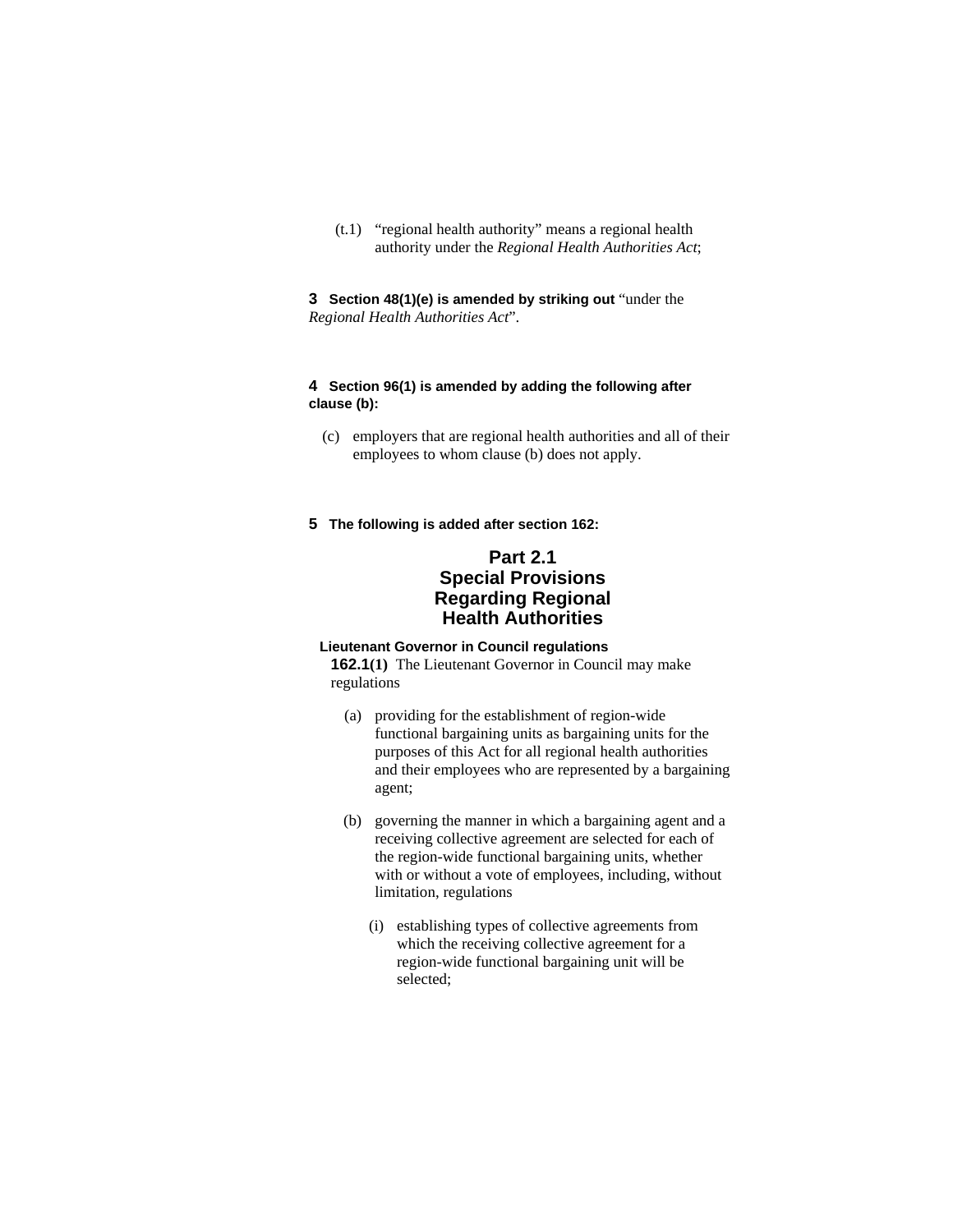- (ii) respecting the manner of determining from which type of collective agreement the receiving collective agreement for a region-wide functional bargaining unit will be selected;
- (iii) respecting the manner of determining which trade unions are eligible trade unions for the purposes of a vote by employees to select a bargaining agent for a region-wide functional bargaining unit, and respecting the circumstances under which such a vote may or must be conducted;
- (iv) respecting the conduct of votes on any issue related to the selection of a bargaining agent or a receiving collective agreement;
- (c) providing for the continuation of existing collective agreements;
- (d) requiring employers and bargaining agents selected under this Part to bargain collectively in good faith and to make every reasonable effort to negotiate amendments to the receiving collective agreements selected under this Part so that the receiving collective agreements will contain terms and conditions of employment for all employees in the region-wide functional bargaining unit, and governing the means by which that is to be accomplished, including, without limitation, the method by which contentious issues between the parties are to be resolved;
- (e) authorizing the Board to hear and determine a complaint that a party has failed to comply with a regulation under clause (d) and to remedy that failure in the same manner as it may remedy a failure to comply with section 60;
- (f) authorizing the Board to make binding determinations as to terms and conditions to be included in a receiving collective agreement where the parties are unwilling or unable to do so;
- (g) authorizing the Board to deem affiliated local unions of the same parent trade union to be one trade union for the purposes of this Part;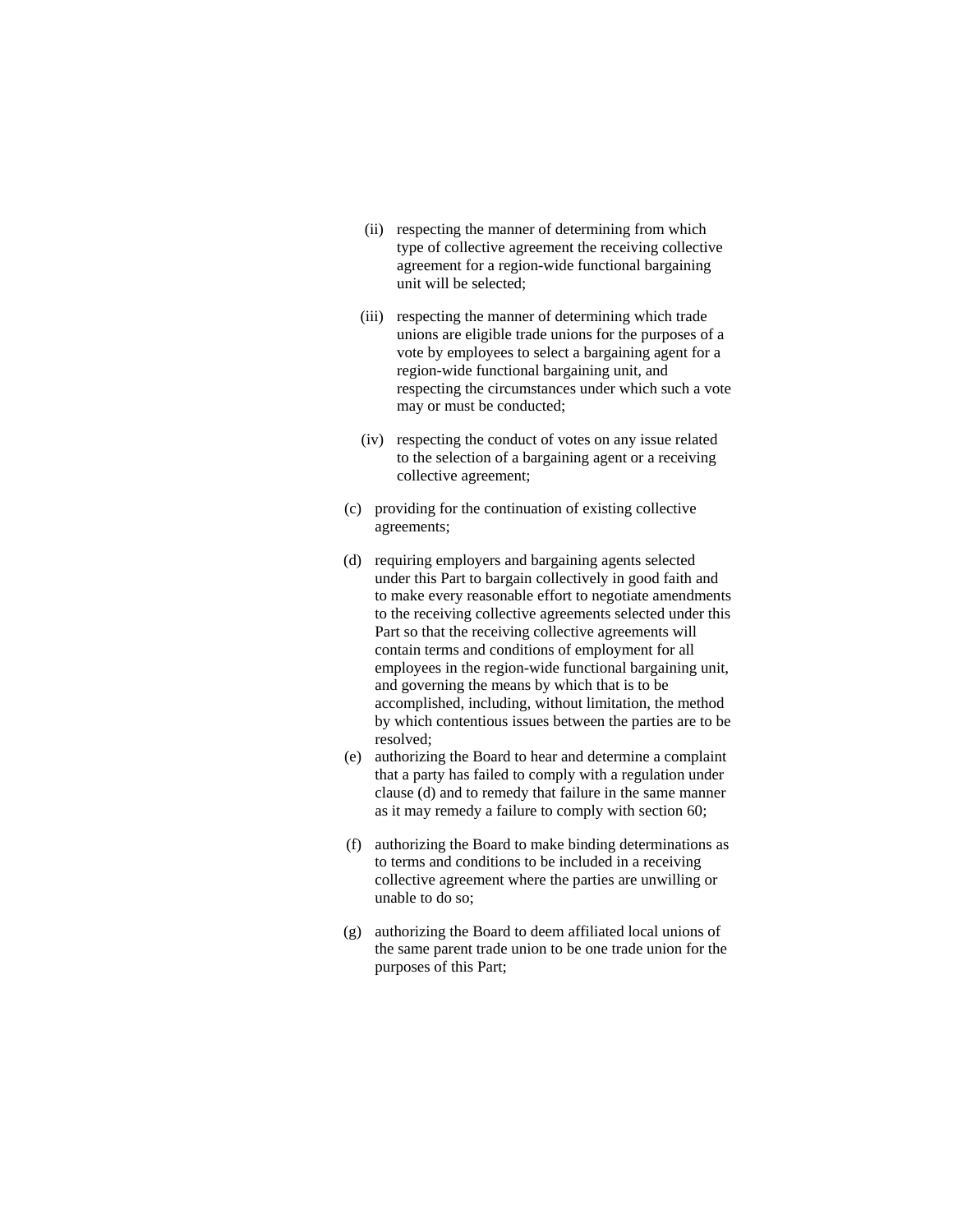- (h) requiring affiliated local unions of the same parent trade union to act as a single trade union for the purposes of this Act and to adopt rules and procedures for that purpose;
- (i) authorizing the Board to do anything that a trade union, employer or employers' organization is required to do under the regulations or by the Board and fails or refuses to do;
- (j) providing for any transitional matters the Lieutenant Governor in Council considers necessary to ensure the transition from the implementation of this Part to collective bargaining under this Act generally.

**(2)** A power or duty conferred on the Board in regulations under this section shall be construed as being in addition to the other powers and duties of the Board under this Act and not as limiting those powers and duties unless the contrary intention is expressly stated in the regulations or arises by necessary implication.

**(3)** The Board may hear any matter or conduct any business under this Part through the chair or a vice-chair sitting alone.

**(4)** Where this Act or the regulations provide that the Board may do anything or exercise any power on the application of any person or body, the Board may, for the purposes of this Part and the regulations, also exercise that power on its own motion. **(5)** Regulations under this section may be expressed to come into force on a date before the date on which they are filed, but not earlier than April 1, 2003.

#### **Disentitlement to severance and termination pay**

**162.2(1)** In this section, "prescribed entity" means a regional health authority, the Alberta Mental Health Board, the Alberta Cancer Board or any other entity.

**(2)** Notwithstanding any other enactment or the terms of any collective agreement, the Lieutenant Governor in Council may make regulations providing that, in the circumstances and subject to the terms and conditions set out in the regulations, employees of a prescribed entity are not entitled to severance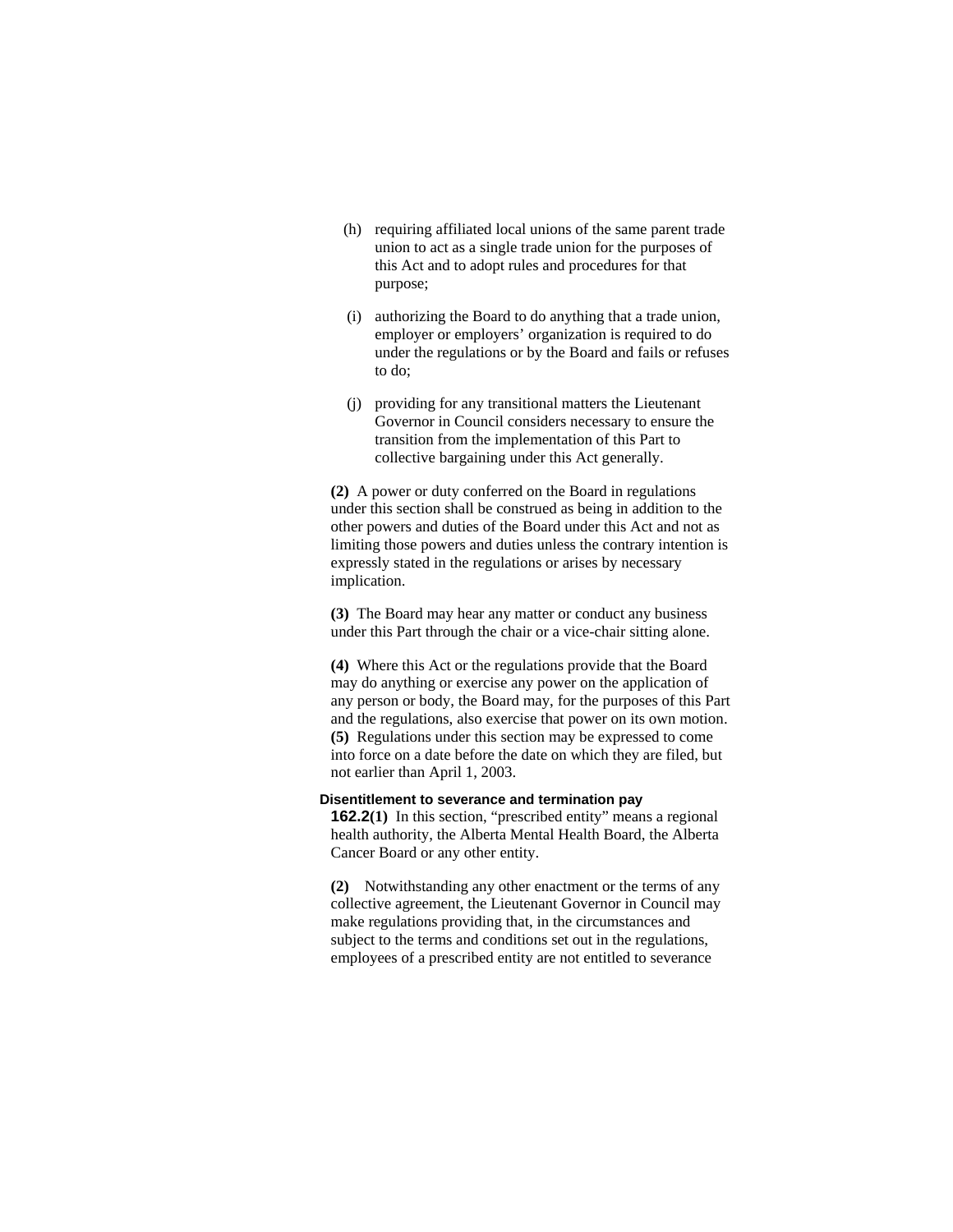pay, termination pay or other compensation as a result of a change in governance or restructuring of the prescribed entity.

**6 This Act comes into force on April 1, 2003.** 

## **Explanatory Notes**

**1** Amends chapter L-1 of the Revised Statutes of Alberta 2000.

- **2** Section 1 presently reads in part:
	- *1 In this Act,* 
		- *(l) "employee" means a person employed to do work who is in receipt of or entitled to wages, but does not include* 
			- *(i) a person who in the opinion of the Board performs managerial functions or is employed in a confidential capacity in matters relating to labour relations, or*
			- *(ii) a person who is a member of the medical, dental, architectural, engineering or legal profession qualified to practise under the laws of Alberta and is employed in the person's professional capacity;*

### **3** Section 48(1) presently reads:

*48(1) In this section, "governing body" means* 

- *(a) a city, town, village or summer village,*
- *(b) a municipal district,*